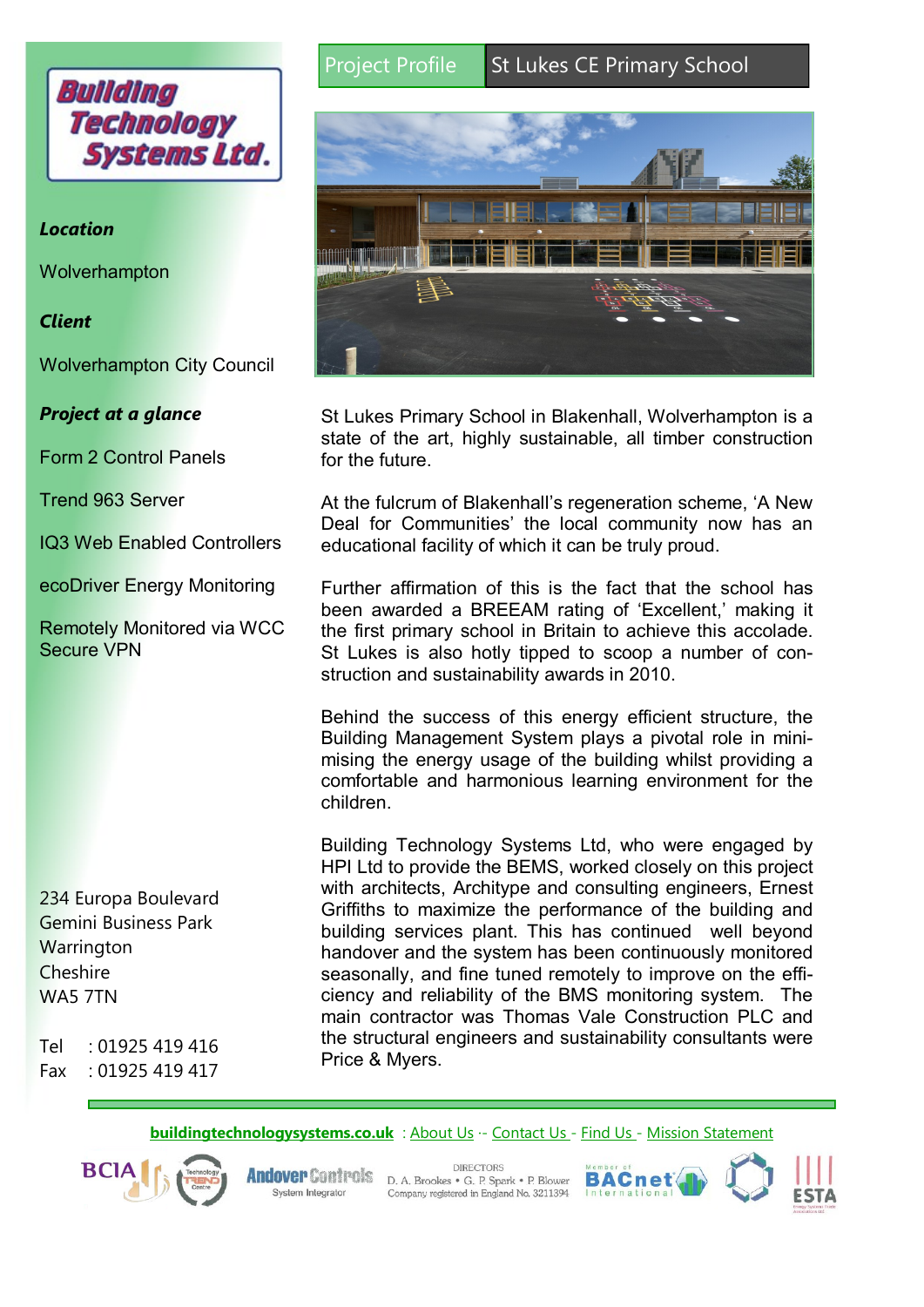

### *Location*

**Wolverhampton** 

### *Client*

Wolverhampton City Council

## *Project at a glance*

Form 2 Control Panels

Trend 963 Server

IQ3 Web Enabled Controllers

ecoDriver Energy Monitoring

Remotely Monitored via WCC Secure VPN

234 Europa Boulevard Gemini Business Park **Warrington Cheshire** WA5 7TN

 $Tel \t101925419416$ Fax : 01925 419 417

# *Control System Overview*

### *Heating*

A biomass boiler provides the base load for the main LPHW heating system. A secondary variable temperature compensated circuit, supplies an underfloor heating network which serves both levels of the school.

2 modular gas fired condensing boilers provide top up and back up for the biomass boiler in periods of high heating demand. In periods of light load the biomass boiler is capable of satisfying demand from the underfloor heating and hot water systems without calling for the condensing boilers. Gas usage in spring and summer months is therefore reduced substantially.



### *Natural Ventilation*

A third party natural ventilation system cools the school in the summer months, controlling carefully orientated automated clerestory windows. Manually operated windows at low level further improve cross ventilation in learning areas as and when required.

The natural ventilation system can be fully interrogated and monitored via the BMS front end computer web browser.

**[buildingtechnologysystems.co.uk](http://www.buildingtechnologysystems.co.uk)** : [About Us](http://www.buildingtechnologysystems.co.uk/company-info/about/) ·- [Contact Us -](http://www.buildingtechnologysystems.co.uk/company-info/contact-us/) [Find Us](http://www.buildingtechnologysystems.co.uk/company-info/find-us/) - [Mission Statement](http://www.buildingtechnologysystems.co.uk/company-info/mission-statement/)



System Integrator

**DIRECTORS Andover Controls** D. A. Brookes . G. P. Spark . P. Blower Company registered in England No. 3211394